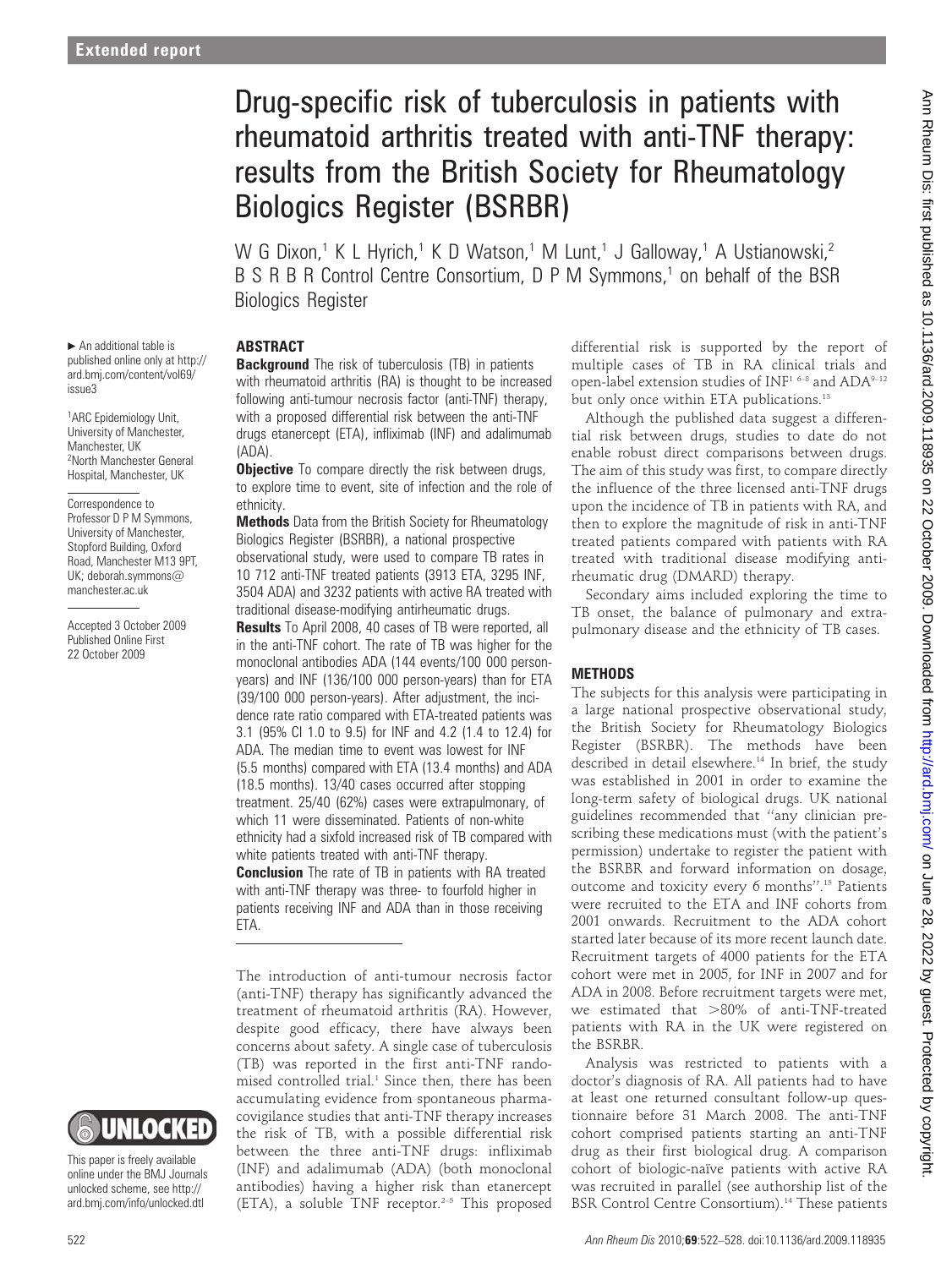had active disease despite current treatment with a traditional DMARD and were biologic naïve.

#### Baseline assessment

Baseline information included demographics, disease duration, 28 swollen and tender joint counts, inflammatory markers and patient global assessment, which enables calculation of a Disease Activity Score (DAS28).16 Self-reported ethnicity was captured within the patient baseline questionnaire, then categorised as white or non-white. Details of all previous and current DMARD therapy were obtained, as well as smoking history, comorbidity and prior TB. Data on screening for latent TB were not requested. Patients completed a Health Assessment Questionnaire adapted for British use.17

## Follow-up

Data on changes in treatment, disease activity and the occurrence of adverse events were captured in three ways: 6 monthly rheumatologist questionnaire, 6-monthly patient diary and by ''flagging'' with the UK Office for National Statistics which provided information on mortality, including cause of death. If active TB was reported from any source, further information, including site of infection and supporting evidence for diagnosis (clinical/radiological/microbiological/histopathological), was requested from the rheumatologist. Patient-reported cases of TB were only included in the analysis if later verified by a consultant.

Cases were categorised into ''verified'' or ''unverified'' TB by three clinicians, including a consultant in infectious diseases (WGD, JG and AU). Cases were ''verified'' if they were culture positive and/or acid fast bacillus smear positive, or TB was recorded on the death certificate. Cases of latent TB identified from pretreatment screening were not included. The site of infection was categorised as pulmonary (including pleural) or extrapulmonary. All cases of miliary or disseminated TB were categorised as extrapulmonary.

## Statistical analysis

TB cases were attributed to anti-TNF therapy using two different models: ''on drug'' (if the patient was actively receiving that drug at the time of diagnosis) and ''most recent drug''.18 Follow-up was censored at the most recently completed consultant follow-up or death, whichever came first. Patients contributed follow-up time to the ''on drug'' model only while they were actively receiving the drug (fig 1). The date of drug discontinuation was taken as the first missed dose. Patients could switch between different anti-TNF drugs and contribute person-years to more than one drug. Follow-up was not censored at the time of TB diagnosis. Patients could restart treatment following an episode of TB, either resuming prior treatment or switching drugs. Time following an episode of TB was included to estimate risk reflecting clinical practice. Sensitivity analyses were conducted excluding time after the first diagnosis of TB, and restricting analyses to the first anti-TNF drug.

Comparison patients also contributed person-years from their registration date until their most recent completed consultant follow-up or death, whichever came sooner. Patients in the comparison cohort who switched to an anti-TNF drug contributed person-years to the comparison cohort up to the date the anti-TNF drug was started and subsequent follow-up to the anti-TNF cohort. Conversely, patients initially registered in the anti-TNF cohort could not subsequently contribute

person-years to the comparison cohort after stopping anti-TNF therapy.

Incidence rates of TB are presented as events/100 000 personyears with 95% confidence intervals (95% CI). Incidence rate ratios (IRRs) were calculated using Cox regression, comparing between anti-TNF drugs with ETA as the referent group. Comparison was then made between the anti-TNF cohort and the DMARD cohort. Adjustment was made for age, gender and calendar year of recruitment. In the absence of cases in the DMARD cohort, an ''expected'' number of cases was generated using indirect standardisation: assuming the DMARD cohort shared the same risk as the anti-TNF cohort, allowing for differences in age, gender and calendar year. Analyses examining the influence of ethnicity were performed after adjustment for age, gender and calendar year and after exclusion of patients with missing ethnicity data. Multiple variable regression was performed with additional confounders identified from an a priori list of possible confounders, including smoking, diabetes, chronic obstructive pulmonary disease/asthma, prior TB, disease severity (Health Assessment Questionnaire, DAS28 and disease duration as continuous variables), number of prior DMARDs, baseline steroid use, and methotrexate use (as a timevarying covariate). True confounders were identified by sequentially including each confounder in the regression model, and including in the multiple variable regression those confounders that individually changed the estimation after adjustment by more than 10%.19 All analysis was done using Stata 9.2 (StataCorp, College Station, Texas, USA). or are entered by the main of the three states in the control or the control or the control or the control or the control or the control or the control or the control or the control or the control or the control or the c

## RESULTS

A total of 13 739 patients were included in the analysis: 3232 in the DMARD cohort and 10 712 in the anti-TNF cohort. Two hundred and five patients switched from the DMARD cohort to the anti-TNF cohort and contributed person-years to both cohorts. A total of 2552 (24%) patients received two anti-TNF drugs, and 416 (4%) received all three. Table 1 shows the baseline characteristics. The anti-TNF cohort was younger, comprised proportionally more women and, as expected, had more severe disease than the comparison cohort. Proportionally more patients treated with ETA had prior TB (2.5%) than those treated with INF or ADA (1.5%). Proportionally fewer in the DMARD cohort were of non-white origin.

Total follow-up time was 7345 person-years for the DMARD cohort and 34 025 person-years for the anti-TNF cohort, with 28 447 person-years spent actively receiving anti-TNF therapy. The median duration of follow-up per patient was 3.21 years for the anti-TNF cohort and 2.30 years for the DMARD cohort. The median duration ''on drug'' was 2.48 years for ETA, 1.68 years for INF and 1.26 years for ADA.

There were 40 episodes of doctor-reported active TB in 39 patients, all in the anti-TNF cohort (see online supplementary table S1). There were no cases in the DMARD cohort. Thirteen of 40 episodes occurred after discontinuation of the anti-TNF drug. The numbers and rates for the two models of risk attribution are reported in table 2, with the cumulative incidence shown in fig 2. Of the 13 cases that occurred ''off drug'', seven were diagnosed within 90 days of stopping treatment. In these cases, the drug was often stopped for symptoms of TB, although the diagnosis was made only after drug discontinuation. One case was diagnosed 6.0 months after stopping ETA, one 11.5 months after stopping INF, and four cases after stopping ADA (3.6, 7.3, 12.9 and 13.8 months).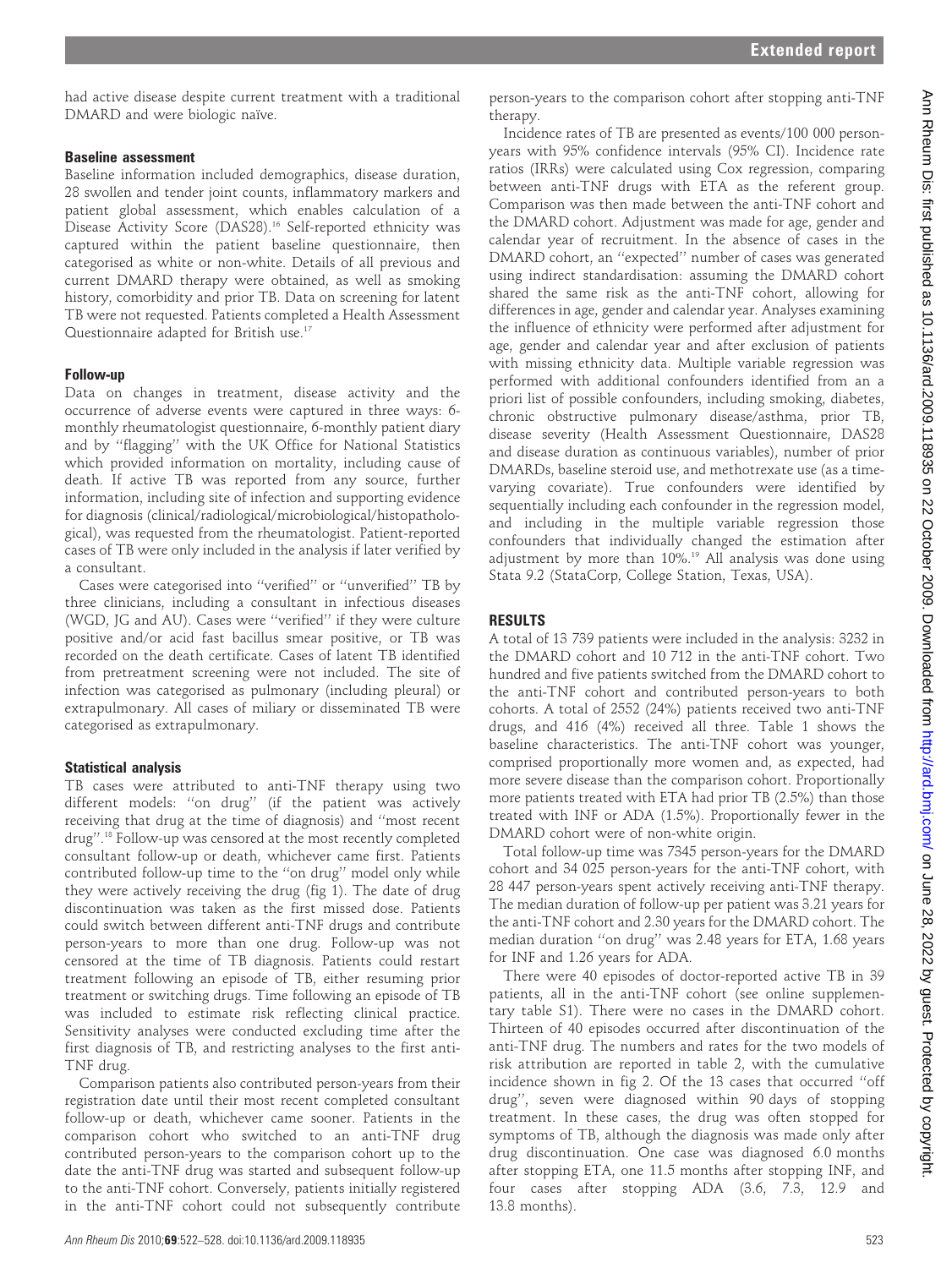

Figure 1 Models for attributing tuberculosis (TB) to drug treatment. (A) ''On drug''. Patient-years and adverse events were attributed to each drug only while the patient was actively receiving that drug. Event A was not attributed to any drug, while event B was attributed to drug 2. (B) ''Most recent drug''. Patient-years were accrued for each drug from the start date of that drug until the date of switching to the next anti-tumour necrosis factor drug, irrespective of drug discontinuation. Follow-up was censored at the most recently completed consultant follow-up or death, whichever came first, for all models.

#### Between-drug comparisons

Using the ''on drug'' model of attributing risk (upper half of table 2), the rate of TB was highest for ADA (144 events/ 100 000 person-years), followed by INF (136/100 000 personyears) then ETA (39/100 000 person-years). Compared with ETA, the adjusted IRRs (aIRRs) and 95% CI for ADA and INF were 4.2 (1.4 to 12.4) and 3.1 (1.0 to 9.5), respectively. In the ''most recent drug'' model (lower half of table 2) the aIRRs remained higher for both INF and ADA compared with ETA, although the magnitude of the effect size fell for INF (aIRR =  $2.2$  (0.9 to 5.8)). Censoring follow-up at the date of first TB diagnosis did not change the effect size (data not shown). None of the potential confounders changed the point estimate by  $>10\%$ , and were therefore not included in the regression model. Age and ethnicity were the only potential confounders that were significantly associated with TB

(irrespective of their influence upon change in the point estimate).

#### Comparison of the anti-TNF and DMARD cohorts

No direct comparison between the anti-TNF cohort and the DMARD cohort could be made owing to the absence of cases in the DMARD cohort. Indirect standardisation was performed, assuming the DMARD cohort shared the same risk as the anti-TNF cohort. After allowing for differences in age, gender and calendar year, the expected rate in the DMARD cohort was 136 events/100 000 person-years (65 to 250), equating to 10.0 cases. This was significantly more than the observed 0 cases (one-sided p value ,0.001). Indirect standardisation was also performed assuming the DMARD cohort shared the same risk as the ETAtreated cohort. After allowing for differences in age, gender and calendar year, the expected rate was 41 cases/100 000 personyears (8 to 119), equating to 3.1 cases (also significantly increased,  $p = 0.045$ ).

## Sensitivity analyses

Twenty-four of 40 (60%) cases were categorised as ''verified'' and 16 as ''unverified''. Of the 24 verified cases, two were most recently treated with ETA, nine with INF and 13 ADA. Between-drug comparisons led to a statistically significantly increased rate of TB for both monoclonal antibodies compared with ETA, using the ''most recent drug'' model.

Seven cases of TB occurred after treatment with a second or third anti-TNF drug. Of these, two occurred with ADA, one with ETA, three after discontinuing ADA and one after discontinuing ETA. When sensitivity analyses were performed excluding time periods following switching (table 3), the between-drug aIRRs were largely unchanged.

## Time to event

The median time to TB diagnosis from the start of first anti-TNF drug was 13.4 months for cases most recently exposed to ETA, 5.5 months for INF and 18.5 months for ADA. Because patients could switch between drugs, the time from start date of first drug does not always reflect time since starting the most recent drug. In the sensitivity analysis excluding time periods after the start of a second anti-TNF drug, the median times to event were 11.0, 5.5 and 15.0 months for ETA, INF and ADA, respectively (fig 2). The differences in time to diagnosis between the three drugs for both analyses were statistically significant  $(p<0.05)$  using a Kruskal–Wallis test.

## Site of TB

Fifteen of 40 cases (38%) were pulmonary and 25 (62%) extrapulmonary (table 4). Eleven (28%) were disseminated. A lower proportion (50%) of the TB cases after exposure to ETA was extrapulmonary than with INF (67%) and ADA (65%). Eight of 20 (40%) cases in the ADA cohort were disseminated, compared with 2/12 (17%) and 1/8 (13%) in the INF- and ETAtreated cohorts, respectively.

## Influence of ethnicity

Ethnicity data were available for 32/39 patients who developed TB. Twenty-six (65%) were white and six (15%) non-white. This compared with around 80% patients who were white and 2–3% non-white in the original DMARD and anti-TNF populations. After excluding patients with missing ethnicity data, the age-, sex- and calendar year-adjusted IRR for active TB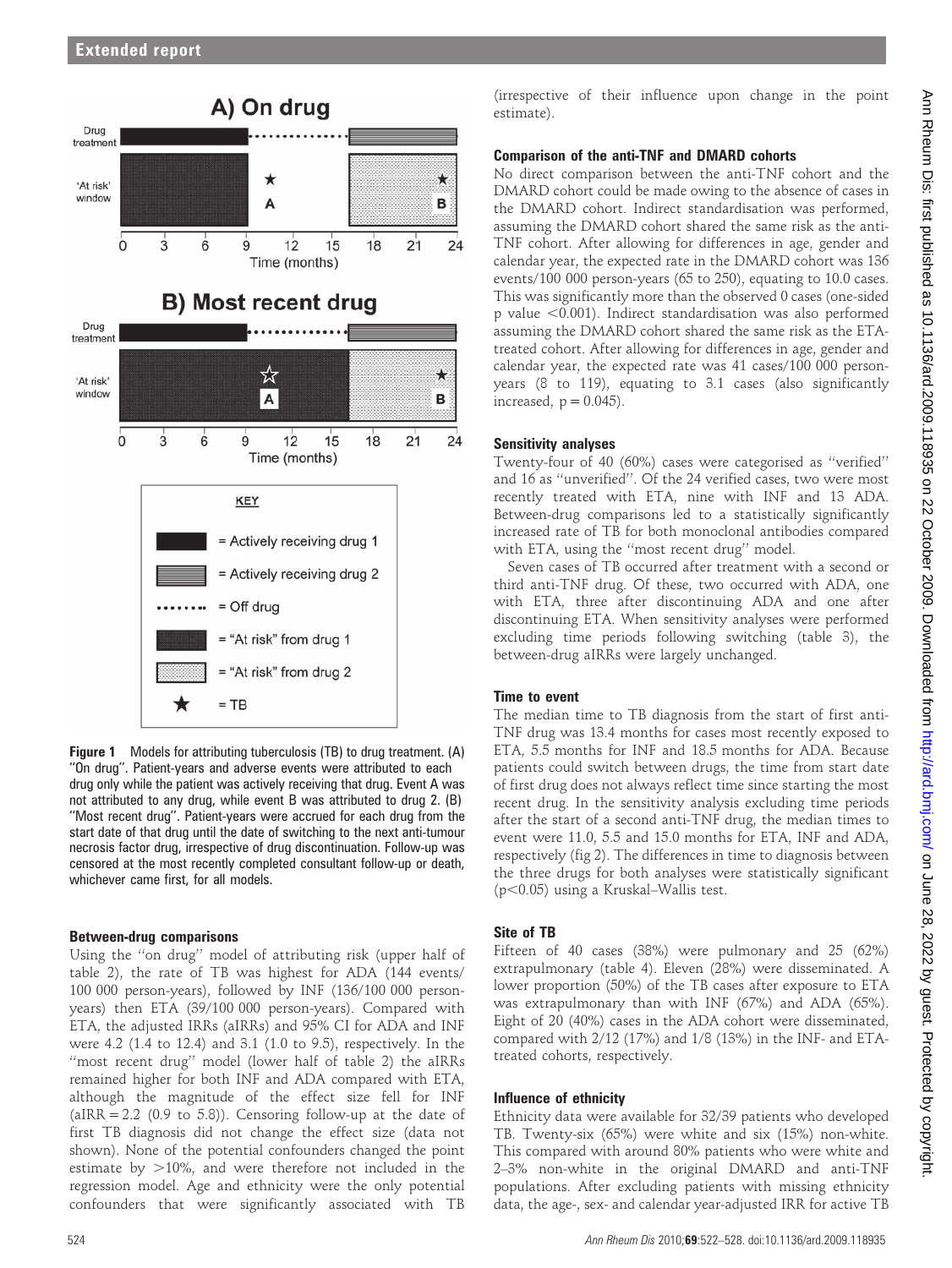#### Table 1 Baseline characteristics

|                                                                                                                                                                                                                                                                                                                                                                                                                                                                                                                                                                                                | <b>DMARD</b><br>$(n = 3232)^*$                                                                              | All anti-TNF<br>$(n = 10712)^*$ | p Value†                                                                                                                                                                                                                                  | First anti-TNF drug:<br><b>ETA</b><br><b>ADA</b><br>INF |                            |                             |                                                                                                                                                                                       |
|------------------------------------------------------------------------------------------------------------------------------------------------------------------------------------------------------------------------------------------------------------------------------------------------------------------------------------------------------------------------------------------------------------------------------------------------------------------------------------------------------------------------------------------------------------------------------------------------|-------------------------------------------------------------------------------------------------------------|---------------------------------|-------------------------------------------------------------------------------------------------------------------------------------------------------------------------------------------------------------------------------------------|---------------------------------------------------------|----------------------------|-----------------------------|---------------------------------------------------------------------------------------------------------------------------------------------------------------------------------------|
| <b>Characteristics</b>                                                                                                                                                                                                                                                                                                                                                                                                                                                                                                                                                                         |                                                                                                             |                                 |                                                                                                                                                                                                                                           | $(n = 3913)$                                            | $(n = 3295)$               | $(n = 3504)$                | p Value:                                                                                                                                                                              |
| Age (years), mean (SD)                                                                                                                                                                                                                                                                                                                                                                                                                                                                                                                                                                         | 60(12)                                                                                                      | 56 (12)                         | < 0.001                                                                                                                                                                                                                                   | 56 (12)                                                 | 56 (12)                    | 57 (12)                     | 0.012                                                                                                                                                                                 |
| Women (%)                                                                                                                                                                                                                                                                                                                                                                                                                                                                                                                                                                                      | 72                                                                                                          | 76                              | < 0.001                                                                                                                                                                                                                                   | 77                                                      | 76                         | 75                          | 0.108                                                                                                                                                                                 |
| DAS28, mean (SD)                                                                                                                                                                                                                                                                                                                                                                                                                                                                                                                                                                               | 5.1(1.3)                                                                                                    | 6.6(1.0)                        | < 0.001                                                                                                                                                                                                                                   | 6.6(1.0)                                                | 6.6(1.0)                   | 6.5(1.0)                    | < 0.001                                                                                                                                                                               |
| HAQ, mean (SD)                                                                                                                                                                                                                                                                                                                                                                                                                                                                                                                                                                                 | 1.5(0.8)                                                                                                    | 2.0(0.6)                        | < 0.001                                                                                                                                                                                                                                   | 2.1(0.6)                                                | 2.1(0.5)                   | 2.0(0.6)                    | < 0.001                                                                                                                                                                               |
| Disease duration (years),<br>median (IQR)                                                                                                                                                                                                                                                                                                                                                                                                                                                                                                                                                      | $6(1-15)$                                                                                                   | $11(6-19)$                      | < 0.001                                                                                                                                                                                                                                   | $12(6-19)$                                              | $12(6-19)$                 | $10(5-18)$                  | < 0.001                                                                                                                                                                               |
| Number of prior DMARDs,<br>median (IQR)                                                                                                                                                                                                                                                                                                                                                                                                                                                                                                                                                        | $2(1-3)$                                                                                                    | $4(3-5)$                        | < 0.001                                                                                                                                                                                                                                   | $4(3-5)$                                                | $4(3-5)$                   | $3(3-5)$                    | < 0.001                                                                                                                                                                               |
| Baseline steroid use, n (%)                                                                                                                                                                                                                                                                                                                                                                                                                                                                                                                                                                    | 744 (23)                                                                                                    | 4753 (44)                       | < 0.001                                                                                                                                                                                                                                   | 1860 (48)                                               | 1520 (46)                  | 1373 (39)                   | < 0.001                                                                                                                                                                               |
| Diabetes, n (%)                                                                                                                                                                                                                                                                                                                                                                                                                                                                                                                                                                                | 212(6.6)                                                                                                    | 596 (5.6)                       | 0.034                                                                                                                                                                                                                                     | 236(6.1)                                                | 156(4.8)                   | 204(5.9)                    | 0.042                                                                                                                                                                                 |
| COPD/asthma, n (%)                                                                                                                                                                                                                                                                                                                                                                                                                                                                                                                                                                             | 590 (18.4)                                                                                                  | 1429 (13.5)                     | < 0.001                                                                                                                                                                                                                                   | 558 (14.4)                                              | 423 (13.0)                 | 448 (12.9)                  | 0.104                                                                                                                                                                                 |
|                                                                                                                                                                                                                                                                                                                                                                                                                                                                                                                                                                                                |                                                                                                             |                                 | 0.193                                                                                                                                                                                                                                     |                                                         |                            |                             | 0.05                                                                                                                                                                                  |
| Prior TB, n (%)<br>Smoking, n (%)                                                                                                                                                                                                                                                                                                                                                                                                                                                                                                                                                              | 74 (2.3)                                                                                                    | 201 (1.8)                       |                                                                                                                                                                                                                                           | 96(2.5)                                                 | 53(1.5)                    | 52(1.5)                     |                                                                                                                                                                                       |
| Current                                                                                                                                                                                                                                                                                                                                                                                                                                                                                                                                                                                        | 751 (23)                                                                                                    | 2334 (22)                       | 0.013                                                                                                                                                                                                                                     | 805 (21)                                                | 718 (22)                   | 811 (23)                    | 0.057                                                                                                                                                                                 |
| Former                                                                                                                                                                                                                                                                                                                                                                                                                                                                                                                                                                                         | 1273 (40)                                                                                                   | 4067 (38)                       |                                                                                                                                                                                                                                           | 1485 (38)                                               | 1247 (38)                  | 1335 (38)                   |                                                                                                                                                                                       |
| Never                                                                                                                                                                                                                                                                                                                                                                                                                                                                                                                                                                                          | 1191 (37)                                                                                                   | 4249 (40)                       |                                                                                                                                                                                                                                           | 1599 (41)                                               | 1314 (40)                  | 1336 (38)                   |                                                                                                                                                                                       |
| Ethnicity, n (%)                                                                                                                                                                                                                                                                                                                                                                                                                                                                                                                                                                               |                                                                                                             |                                 |                                                                                                                                                                                                                                           |                                                         |                            |                             |                                                                                                                                                                                       |
| White                                                                                                                                                                                                                                                                                                                                                                                                                                                                                                                                                                                          | 2509 (78)                                                                                                   | 8873 (83)                       | < 0.001                                                                                                                                                                                                                                   | 3228 (82)                                               | 2704 (82)                  | 2941 (84)                   | 0.363                                                                                                                                                                                 |
| Non-white                                                                                                                                                                                                                                                                                                                                                                                                                                                                                                                                                                                      | 59 (2)                                                                                                      | 366(3)                          |                                                                                                                                                                                                                                           | 124(3)                                                  | 124(4)                     | 118(3)                      |                                                                                                                                                                                       |
| <b>Missing</b>                                                                                                                                                                                                                                                                                                                                                                                                                                                                                                                                                                                 | 664 (21)                                                                                                    | 1473 (14)                       |                                                                                                                                                                                                                                           | 561 (14)                                                | 467 (14)                   | 445 (13)                    |                                                                                                                                                                                       |
| Entry year, $n$ (%)                                                                                                                                                                                                                                                                                                                                                                                                                                                                                                                                                                            |                                                                                                             |                                 |                                                                                                                                                                                                                                           |                                                         |                            |                             |                                                                                                                                                                                       |
| Before 2003                                                                                                                                                                                                                                                                                                                                                                                                                                                                                                                                                                                    | 11(0)                                                                                                       | 1322 (12)                       | < 0.001                                                                                                                                                                                                                                   | 181(5)                                                  | 1112 (34)                  | 29(1)                       | < 0.001                                                                                                                                                                               |
| 2003                                                                                                                                                                                                                                                                                                                                                                                                                                                                                                                                                                                           |                                                                                                             |                                 |                                                                                                                                                                                                                                           |                                                         |                            |                             |                                                                                                                                                                                       |
|                                                                                                                                                                                                                                                                                                                                                                                                                                                                                                                                                                                                | 306(9)                                                                                                      | 2924 (27)                       |                                                                                                                                                                                                                                           | 1440 (37)                                               | 1063 (32)                  | 421 (12)                    |                                                                                                                                                                                       |
| 2004                                                                                                                                                                                                                                                                                                                                                                                                                                                                                                                                                                                           | 886 (27)                                                                                                    | 3092 (29)                       |                                                                                                                                                                                                                                           | 1876 (48)                                               | 485 (15)                   | 731 (21)                    |                                                                                                                                                                                       |
| 2005                                                                                                                                                                                                                                                                                                                                                                                                                                                                                                                                                                                           | 925 (29)                                                                                                    | 1537 (14)                       |                                                                                                                                                                                                                                           | 412 (11)                                                | 326 (10)                   | 799 (23)                    |                                                                                                                                                                                       |
| $2006+$                                                                                                                                                                                                                                                                                                                                                                                                                                                                                                                                                                                        | 1104 (34)                                                                                                   | 1837 (17)                       |                                                                                                                                                                                                                                           | 4(0)                                                    | 309 (10)                   | 1524 (43)                   |                                                                                                                                                                                       |
| significance of differences between the three anti-TNF drugs using $\chi^2$ tests for categorical outcomes and Kruskal–Wallis rank tests for continuous variables.<br>ADA, adalimumab; COPD, chronic obstructive pulmonary disease; DAS28, 28 joint count Disease Activity Score; DMARDs, disease-modifying antirheumatic drugs; ETA, etanercept;<br>HAQ, Health Assessment Questionnaire; INF, infliximab; TB, tuberculosis; TNF, tumour necrosis factor.<br>in non-white compared with white patients was 6.5 (2.8 to<br>$15.3$ ).<br>Ten of 39 patients who developed active TB died within |                                                                                                             |                                 |                                                                                                                                                                                                                                           |                                                         |                            |                             | One patient had two discrete episodes of TB. A 30-year-old<br>white woman developed verified TB in a cervical lymph node<br>10 months into treatment with ADA. Her ADA was discon-    |
|                                                                                                                                                                                                                                                                                                                                                                                                                                                                                                                                                                                                |                                                                                                             |                                 |                                                                                                                                                                                                                                           |                                                         |                            |                             | tinued and she was treated with Rifinah, pyridoxine and<br>ethambutol for 6 months, with confirmed antibiotic sensitivity.<br>Seventeen months later, without any additional anti-TNF |
|                                                                                                                                                                                                                                                                                                                                                                                                                                                                                                                                                                                                |                                                                                                             |                                 | Table 2 Numbers and rates of incident tuberculosis, switchers included                                                                                                                                                                    |                                                         |                            |                             |                                                                                                                                                                                       |
|                                                                                                                                                                                                                                                                                                                                                                                                                                                                                                                                                                                                | <b>Number of patients</b><br>ever received the drug                                                         | <b>DMARD</b><br>$(n = 3232)$    | <b>All anti-TNF</b><br>$(n = 10 712)$                                                                                                                                                                                                     | <b>ETA</b><br>$(n = 5521)$                              | <b>INF</b><br>$(n = 3718)$ | <b>ADA</b><br>$(n = 4857)$  |                                                                                                                                                                                       |
| On drug <sup>*</sup>                                                                                                                                                                                                                                                                                                                                                                                                                                                                                                                                                                           |                                                                                                             |                                 |                                                                                                                                                                                                                                           |                                                         |                            |                             |                                                                                                                                                                                       |
|                                                                                                                                                                                                                                                                                                                                                                                                                                                                                                                                                                                                | Person-years                                                                                                | 7345                            | 28 447                                                                                                                                                                                                                                    | 12 744                                                  | 8069                       | 7634                        |                                                                                                                                                                                       |
|                                                                                                                                                                                                                                                                                                                                                                                                                                                                                                                                                                                                | Cases of TB                                                                                                 | 0                               | 27                                                                                                                                                                                                                                        | 5                                                       | 11                         | 11                          |                                                                                                                                                                                       |
| 12 months of diagnosis date. Seven of these had TB listed on<br>their death certificates as the underlying or contributory cause<br>of death (see online supplementary table S1).                                                                                                                                                                                                                                                                                                                                                                                                              | Rate/100 000 person-<br>years (95% CI)                                                                      | 0                               | 95 (63 to 138)                                                                                                                                                                                                                            | 39 (13 to 92)                                           | 136 (68 to 244)            | 144 (72 to 258)             |                                                                                                                                                                                       |
| $(95% \text{ Cl})$                                                                                                                                                                                                                                                                                                                                                                                                                                                                                                                                                                             | IRR, adjusted for age,<br>gender and entry year                                                             |                                 |                                                                                                                                                                                                                                           | Referent                                                | $3.1$ (1.0 to 9.5)         | 4.2 (1.4 to 12.4)           |                                                                                                                                                                                       |
|                                                                                                                                                                                                                                                                                                                                                                                                                                                                                                                                                                                                | Most recent drug*                                                                                           |                                 |                                                                                                                                                                                                                                           |                                                         |                            |                             |                                                                                                                                                                                       |
|                                                                                                                                                                                                                                                                                                                                                                                                                                                                                                                                                                                                | Person-years                                                                                                | 7345                            | 34 025                                                                                                                                                                                                                                    | 15 070                                                  | 9730                       | 9224                        |                                                                                                                                                                                       |
|                                                                                                                                                                                                                                                                                                                                                                                                                                                                                                                                                                                                | Cases of TB                                                                                                 | 0                               | 40                                                                                                                                                                                                                                        | 8                                                       | 12                         | 20                          |                                                                                                                                                                                       |
|                                                                                                                                                                                                                                                                                                                                                                                                                                                                                                                                                                                                | Rate/100 000 person-<br>years (95% CI)                                                                      | 0                               | 118 (84 to 160)                                                                                                                                                                                                                           | 53 (23 to 105)                                          | 123 (64 to 215)            | 217 (132 to 335)            |                                                                                                                                                                                       |
| $(95% \text{ Cl})$                                                                                                                                                                                                                                                                                                                                                                                                                                                                                                                                                                             | IRR, adjusted for age,<br>gender and entry year                                                             |                                 |                                                                                                                                                                                                                                           | Referent                                                | $2.2$ (0.9 to 5.8)         | 4.2 $(1.8 \text{ to } 9.9)$ |                                                                                                                                                                                       |
|                                                                                                                                                                                                                                                                                                                                                                                                                                                                                                                                                                                                | *The two models of risk attribution are illustrated in fig 1.<br>tuberculosis; TNF, tumour necrosis factor. |                                 | Patients could switch between anti-TNF therapies, but all TB cases were attributable to one drug only<br>ADA, adalimumab; DMARDs, disease-modifying antirheumatic drugs; ETA, etanercept; INF, infliximab; IRR, incidence rate ratio; TB, |                                                         |                            |                             |                                                                                                                                                                                       |

| Table 2 Numbers and rates of incident tuberculosis, switchers included |  |
|------------------------------------------------------------------------|--|
|------------------------------------------------------------------------|--|

| <b>Number of patients</b><br>ever received the drug                     | <b>DMARD</b><br>$(n = 3232)$ | All anti-TNF<br>$(n = 10 712)$ | ETA<br>$(n = 5521)$ | INF<br>$(n = 3718)$ | ADA<br>$(n = 4857)$ |
|-------------------------------------------------------------------------|------------------------------|--------------------------------|---------------------|---------------------|---------------------|
| On drug <sup>*</sup>                                                    |                              |                                |                     |                     |                     |
| Person-years                                                            | 7345                         | 28 447                         | 12 744              | 8069                | 7634                |
| Cases of TB                                                             | 0                            | 27                             | 5                   | 11                  | 11                  |
| Rate/100 000 person-<br>years (95% CI)                                  | 0                            | 95 (63 to 138)                 | 39 (13 to 92)       | 136 (68 to 244)     | 144 (72 to 258)     |
| IRR, adjusted for age,<br>gender and entry year<br>$(95% \; \text{Cl})$ |                              |                                | Referent            | $3.1$ (1.0 to 9.5)  | 4.2 (1.4 to 12.4)   |
| Most recent drug*                                                       |                              |                                |                     |                     |                     |
| Person-years                                                            | 7345                         | 34 025                         | 15 070              | 9730                | 9224                |
| Cases of TB                                                             | 0                            | 40                             | 8                   | 12                  | 20                  |
| Rate/100 000 person-<br>years (95% CI)                                  | 0                            | 118 (84 to 160)                | 53 (23 to 105)      | 123 (64 to 215)     | 217 (132 to 335)    |
| IRR, adjusted for age,<br>gender and entry year<br>$(95% \text{ Cl})$   |                              |                                | Referent            | $2.2$ (0.9 to 5.8)  | $4.2$ (1.8 to 9.9)  |

<sup>\*</sup>The two models of risk attribution are illustrated in fig 1.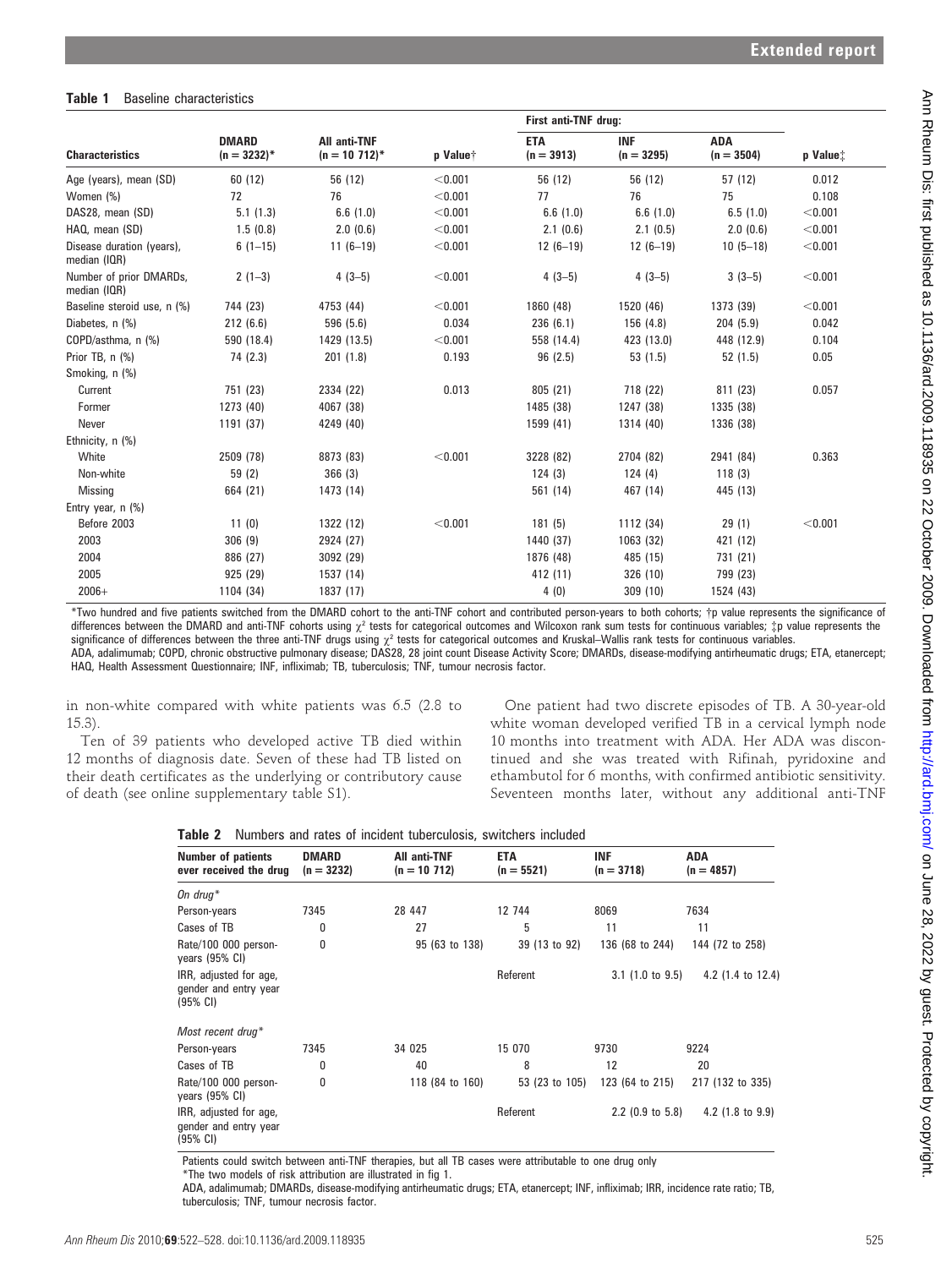

#### **DISCUSSION**

adverse event data enabled a robust direct comparison of the rates of TB between the three anti-TNF drugs.

|                                                                                                       | years (95% CI)<br>IRR, adjusted for age,<br>gender and entry year<br>(95% CI)<br>Most recent drug*<br>Person-years<br>Cases of TB<br>Rate/100 000 person-<br>years (95% CI)<br>IRR, adjusted for age,<br>gender and entry year<br>$(95% \text{ Cl})$                                                                                                                                                                                                                                                                                                                                                                                         | 7345<br>*The two models of risk attribution are illustrated in fig 1.                            | 27 624<br>33<br>119 (82 to 168)<br>ADA, adalimumab; DMARDs, disease modifying antirheumatic drugs; ETA, etanercept; INF, infliximab; IRR, incidence rate ratio; TB, | 11 926<br>6<br>50 (18 to 110)<br>Referent        | 8963<br>12<br>134 (69 to 234)<br>$2.7$ (0.9 to 7.8) | 6735<br>15<br>223 (125 to 367)<br>4.4 $(1.6 \text{ to } 12.1)$            |                                                                                                                                                                                                                                                                                                                                                                                                                                                                                                                                                                                                                                                               |
|-------------------------------------------------------------------------------------------------------|----------------------------------------------------------------------------------------------------------------------------------------------------------------------------------------------------------------------------------------------------------------------------------------------------------------------------------------------------------------------------------------------------------------------------------------------------------------------------------------------------------------------------------------------------------------------------------------------------------------------------------------------|--------------------------------------------------------------------------------------------------|---------------------------------------------------------------------------------------------------------------------------------------------------------------------|--------------------------------------------------|-----------------------------------------------------|---------------------------------------------------------------------------|---------------------------------------------------------------------------------------------------------------------------------------------------------------------------------------------------------------------------------------------------------------------------------------------------------------------------------------------------------------------------------------------------------------------------------------------------------------------------------------------------------------------------------------------------------------------------------------------------------------------------------------------------------------|
|                                                                                                       |                                                                                                                                                                                                                                                                                                                                                                                                                                                                                                                                                                                                                                              |                                                                                                  |                                                                                                                                                                     |                                                  |                                                     |                                                                           |                                                                                                                                                                                                                                                                                                                                                                                                                                                                                                                                                                                                                                                               |
|                                                                                                       |                                                                                                                                                                                                                                                                                                                                                                                                                                                                                                                                                                                                                                              |                                                                                                  |                                                                                                                                                                     |                                                  |                                                     |                                                                           |                                                                                                                                                                                                                                                                                                                                                                                                                                                                                                                                                                                                                                                               |
|                                                                                                       |                                                                                                                                                                                                                                                                                                                                                                                                                                                                                                                                                                                                                                              |                                                                                                  |                                                                                                                                                                     |                                                  |                                                     |                                                                           |                                                                                                                                                                                                                                                                                                                                                                                                                                                                                                                                                                                                                                                               |
|                                                                                                       |                                                                                                                                                                                                                                                                                                                                                                                                                                                                                                                                                                                                                                              |                                                                                                  |                                                                                                                                                                     |                                                  |                                                     |                                                                           |                                                                                                                                                                                                                                                                                                                                                                                                                                                                                                                                                                                                                                                               |
|                                                                                                       |                                                                                                                                                                                                                                                                                                                                                                                                                                                                                                                                                                                                                                              |                                                                                                  |                                                                                                                                                                     | Referent                                         | $3.7$ (1.1 to 12.7)                                 | 4.4 (1.3 to 15.2)                                                         |                                                                                                                                                                                                                                                                                                                                                                                                                                                                                                                                                                                                                                                               |
|                                                                                                       | Rate/100 000 person-                                                                                                                                                                                                                                                                                                                                                                                                                                                                                                                                                                                                                         |                                                                                                  | 103 (66 to 153)                                                                                                                                                     | 40 (11 to 101)                                   | 147 (74 to 264)                                     | 157 (72 to 299)                                                           |                                                                                                                                                                                                                                                                                                                                                                                                                                                                                                                                                                                                                                                               |
|                                                                                                       | On drug <sup>*</sup><br>Person-years<br>Cases of TB                                                                                                                                                                                                                                                                                                                                                                                                                                                                                                                                                                                          | 7345                                                                                             | 23 286<br>24                                                                                                                                                        | 10 111<br>4                                      | 7459<br>11                                          | 5716<br>9                                                                 |                                                                                                                                                                                                                                                                                                                                                                                                                                                                                                                                                                                                                                                               |
|                                                                                                       | received the drug                                                                                                                                                                                                                                                                                                                                                                                                                                                                                                                                                                                                                            | $(n = 3232)$                                                                                     | $(n = 10 712)$                                                                                                                                                      | $(n = 3913)$                                     | $(n = 3295)$                                        | $(n = 3504)$                                                              |                                                                                                                                                                                                                                                                                                                                                                                                                                                                                                                                                                                                                                                               |
|                                                                                                       | date of starting second anti-TNF drug)<br>Number of patients ever DMARD                                                                                                                                                                                                                                                                                                                                                                                                                                                                                                                                                                      |                                                                                                  | Table 3 Numbers and rates of incident tuberculosis, limited to first anti-TNF drug. (Follow-up censored at<br>All anti-TNF                                          | <b>ETA</b>                                       | <b>INF</b>                                          | <b>ADA</b>                                                                |                                                                                                                                                                                                                                                                                                                                                                                                                                                                                                                                                                                                                                                               |
| <b>DISCUSSION</b>                                                                                     | this second episode as a relapse of the first.<br>We have confirmed that the monoclonal antibodies INF and<br>ADA are associated with a three- to fourfold higher rate of TB<br>compared with ETA. Although no direct comparison with the<br>DMARD cohort was possible, the expected number of cases<br>$(n = 10)$ in the DMARD cohort based on the rate seen in the<br>anti-TNF cohort versus the observed $(n = 0)$ suggests that anti-<br>TNF therapy confers a significant risk in patients with active<br>RA. The combined strengths of the large size of the study with<br>the accurate capture of time-dependent drug use and serious |                                                                                                  |                                                                                                                                                                     | not account for our findings.<br>the ETA cohort. |                                                     |                                                                           | patients treated with ETA had prior TB, supporting this<br>hypothesis. Assuming no effect of anti-TNF therapy, we might<br>thus expect a higher rate of TB in ETA-treated patients. Our<br>results show the opposite, meaning such a treatment bias does<br>Our study did not capture data on all the known risk factors<br>for TB. We did not have data on nutritional status, substance<br>misuse, living environment (eg, residential care), contact with<br>TB, vitamin D deficiency or immunodeficiency states such as<br>HIV.[22] However, it is unlikely that these factors were more<br>prevalent in the monoclonal antibody-treated patients than in |
|                                                                                                       | drug model, with person-years censored at death, last returned follow-up<br>form, or date of switching to second anti-TNF). Numbers in table<br>represent the number of patients eligible for follow-up at the specified<br>follow-up time points. ADA, adalimumab; DMARD, disease-modifying<br>antirheumatic drug; ETA, etanercept; INF, infliximab.<br>therapy, she was diagnosed with verified pulmonary TB.<br>Mycobacterial interspersed repetitive unit typing confirmed                                                                                                                                                               |                                                                                                  |                                                                                                                                                                     | between the drugs.                               |                                                     | treated than for ETA-treated patients may have led to a                   | INF than for ETA. <sup>5</sup> Different average durations of follow-up by<br>drug may influence our rate estimates if the risk of TB is non-<br>linear. However, limiting analysis to the first year of follow-up<br>would result in too few cases to allow meaningful comparison<br>The early belief that the risk of TB was greater for INF-<br>selection bias, where clinicians preferentially prescribed ETA to<br>patients at higher risk of TB. Indeed, proportionally more                                                                                                                                                                            |
| <b>ADA</b><br>3504                                                                                    | 2457<br>Figure 2 Cumulative incidence of tuberculosis (TB) following first<br>exposure to anti-tumour necrosis factor (anti-TNF) therapy (most recent                                                                                                                                                                                                                                                                                                                                                                                                                                                                                        | 729<br>1531                                                                                      | 247                                                                                                                                                                 | founding.                                        |                                                     |                                                                           | It has been suggested that there may be a time-varying risk of<br>TB with anti-TNF therapy, with a higher early increased risk for                                                                                                                                                                                                                                                                                                                                                                                                                                                                                                                            |
| Drug<br>Registration<br>(entry to study)<br><b>DMARD</b><br>3232<br>3913<br><b>ETA</b><br>INF<br>3295 | $1$ year<br>(365 days)<br>2652<br>3474<br>2694                                                                                                                                                                                                                                                                                                                                                                                                                                                                                                                                                                                               | $2$ years<br>(730 days)<br>3 years<br>(1095 days)<br>742<br>1839<br>3051<br>2363<br>1918<br>1392 | 4 years<br>(1460 days)<br>213<br>1020<br>918                                                                                                                        |                                                  |                                                     | awareness of, and changing UK guidelines for, TB screening. <sup>21</sup> | This was addressed by adjusting all analyses for calendar year of<br>recruitment. Nonetheless, there may be some residual con-                                                                                                                                                                                                                                                                                                                                                                                                                                                                                                                                |
|                                                                                                       |                                                                                                                                                                                                                                                                                                                                                                                                                                                                                                                                                                                                                                              | 1000<br>500 10<br>Days since registration                                                        | 1500                                                                                                                                                                |                                                  |                                                     | background UK population rate of TB (12.3 to 14.7 events/                 | 100 000 person-years from 2001 to 2005 <sup>20</sup> ) and increasing                                                                                                                                                                                                                                                                                                                                                                                                                                                                                                                                                                                         |
|                                                                                                       |                                                                                                                                                                                                                                                                                                                                                                                                                                                                                                                                                                                                                                              |                                                                                                  | INF<br>ETA<br><b>DMARD</b>                                                                                                                                          |                                                  |                                                     | censoring follow-up at switching did not change the results.              | carried over from the previous drug, and sequential drug use<br>may have a multiplicative risk. However, the sensitivity analysis<br>Other factors that may influence the drug-specific rates include<br>calendar year of drug start in parallel with the increasing                                                                                                                                                                                                                                                                                                                                                                                          |
| Cumulative Incidence<br>0.5%<br>0%                                                                    |                                                                                                                                                                                                                                                                                                                                                                                                                                                                                                                                                                                                                                              |                                                                                                  | <b>ADA</b>                                                                                                                                                          |                                                  |                                                     |                                                                           | alternative explanations. ADA was licensed later, and thus<br>patients receiving ADA may have been more likely to have<br>already received other anti-TNF drugs. Some risk of TB may be                                                                                                                                                                                                                                                                                                                                                                                                                                                                       |

Table 3 Numbers and rates of incident tuberculosis, limited to first anti-TNF drug. (Follow-up censored at date of starting second anti-TNF drug)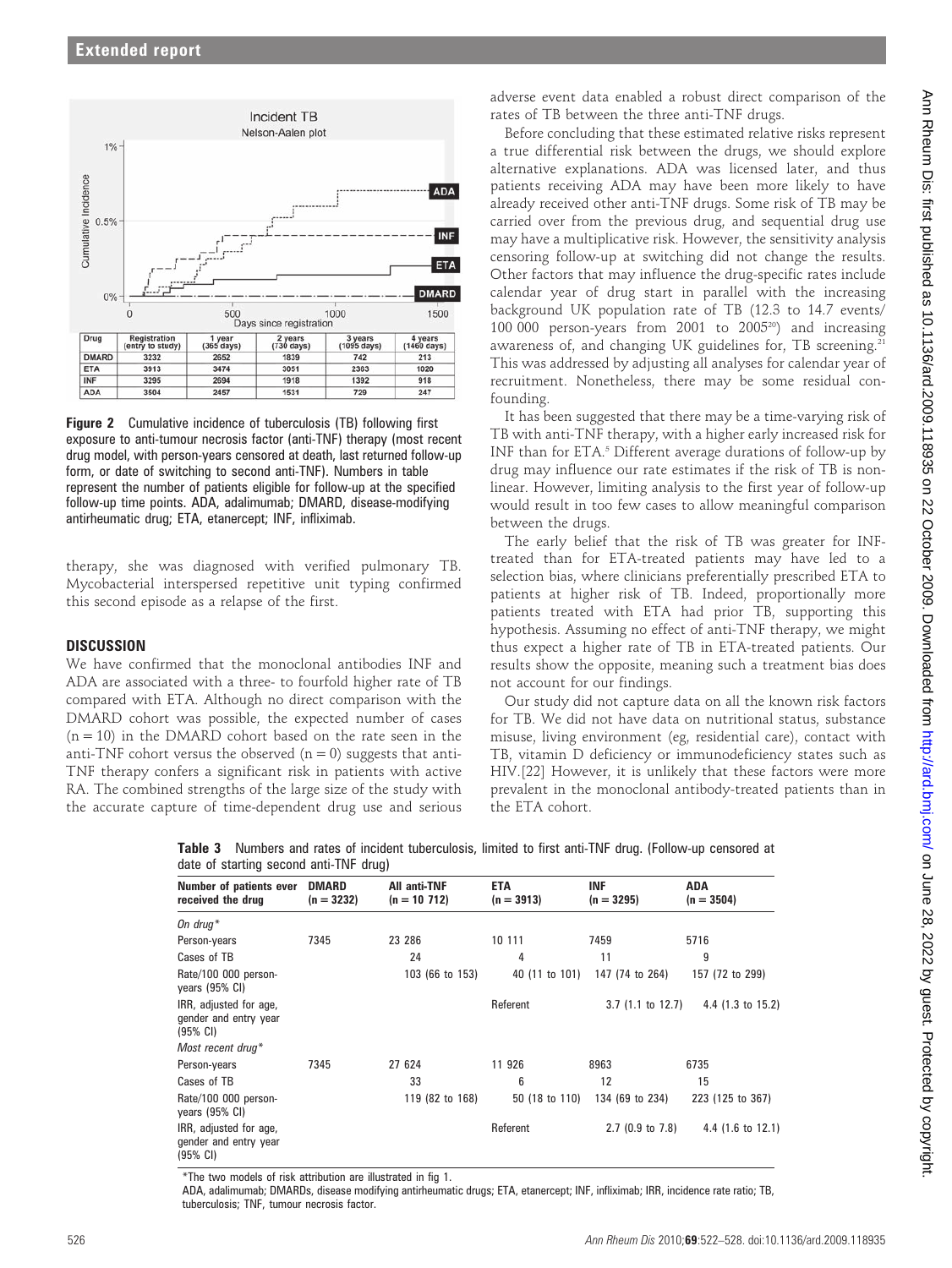|                                                                             | <b>ETA</b><br>$n = 8 \{5\}$ | <b>INF</b><br>$n = 12$ {11} | <b>ADA</b><br>$n = 20$ {11} | <b>All anti-TNF</b><br>$n = 40$ {27} |
|-----------------------------------------------------------------------------|-----------------------------|-----------------------------|-----------------------------|--------------------------------------|
| Pulmonary, $n = 15$ (38% total)                                             |                             |                             |                             |                                      |
| Lower respiratory tract                                                     | $4 {2}$                     | $2\{2\}$                    | $6 \{3\}$                   | $12\{7\}$                            |
| Pleural                                                                     |                             | $2\{2\}$                    | $1\{1\}$                    | $3 {3}$                              |
| Total pulmonary                                                             | $4 {2}$                     | $4\{4\}$                    | $7 {4}$                     | $15 \{10\}$                          |
| Extra-pulmonary (including disseminated), $n = 25$<br>$(62% \text{ total})$ |                             |                             |                             |                                      |
| Bone and joint                                                              | $1\{1\}$                    |                             |                             | $1\{1\}$                             |
| Gastrointestinal                                                            |                             | $3 {3}$                     |                             | $3 {3}$                              |
| Lymph node                                                                  | $2\{2\}$                    | $2\{2\}$                    | $2\{2\}$                    | $6\{6\}$                             |
| Central nervous system                                                      |                             | $1\{1\}$                    | $2\{1\}$                    | $3\{2\}$                             |
| Pharyngeal wall                                                             |                             |                             | $1\{1\}$                    | $1\{1\}$                             |
| Disseminated                                                                | $1 \{0\}$                   | $2\{1\}$                    | $8 {3}$                     | $11 {4}$                             |
| Total extrapulmonary                                                        | $4\{3\}$                    | $8\{7\}$                    | $13 \{7\}$                  | $25 \{17\}$                          |

Table 4 Classification and sites of TB infection, by drug

Numbers represent number of cases attributable to most recent drug {number of cases while ''on drug''}. ADA, adalimumab; ETA, etanercept; INF, infliximab; TB, tuberculosis; TNF, tumour necrosis factor.

Comparing our results with the published literature, we found that there are few studies attempting to examine the question of drug-specific risk. Limitations of prior studies include imprecise estimates of rates in spontaneous pharmacovigilance studies, owing to under-reporting of cases and an unknown denominator<sup>45</sup> and low numbers of events in observational studies.23 24 The French RATIO study recently attempted to examine drug-specific risk by calculating event ''rates'' from spontaneously reported cases of TB and estimates of national anti-TNF drug use across all indications.25 Our findings support the original suggestion that the rate of TB may be higher in INF-treated than in ETA-treated patients, $3^{326}$ although to a lesser extent than the French study.<sup>25</sup> Our finding that TB rates are highest in patients treated with ADA is supported by a high rate of TB in the ADA open-label extension study.12 The possible mechanisms underlying this differential risk of TB have been elegantly reviewed elsewhere.<sup>27</sup>

Active TB was diagnosed only in patients treated with anti-TNF therapy. If patients in the DMARD cohort had an equal risk to those in the anti-TNF cohort, we would have expected to see 10 TB cases in the DMARD cohort. The magnitude of difference between the observed and expected cases strongly suggests that anti-TNF therapy is associated with significant risk of TB above and beyond the risk conferred by RA alone. The indirect standardisation data also support an increased risk for ETA, where the expected number of cases in the DMARD cohort would have been 3.1. This finding suggests that, although the rates of TB are higher in patients treated with the monoclonal antibodies, patients treated with ETA are not without risk. The average annual incidence of TB for the period of the study in the UK general population was 13.2 events/ 100 000 person-years.<sup>20</sup> The anti-TNF rate was therefore eight times higher than in the UK general population. The magnitude of increased risk is higher than the estimated fourfold increased risk conferred by RA in the prebiologic era from non-UK sources.<sup>24</sup> Unfortunately, there are no previously published rates of TB in UK RA populations from the pre-biologic era. Because of widely varying international TB incidence, it is not valid to compare our rates with those in other national RA cohorts. Nonetheless, the magnitude of risk in the anti-TNF cohort compared with the general population fits with prior estimates from other countries.<sup>23</sup> <sup>28</sup> **1938.** Sundam can be a 198 particle of the state of the state of the state of the state of the state of the state of the state of the state of the state of the state of the state of the state of the state of the state of

All TB cases in the analysis were confirmed by a doctor. The ''gold standard'' for diagnosing TB is culture of Mycobacterium tuberculosis bacilli. However, in clinical practice, doctors

diagnose and treat TB based on weaker criteria such as the presence of acid fast bacilli, caseating granulomata, suggestive radiological findings, or even clinical suspicion. We categorised our cases as verified or unverified. Our tight classification for verified TB led to the exclusion of 16 cases. Nonetheless, restriction to verified cases generated the same pattern of drugspecific risk.

Prior estimates of the frequency of extrapulmonary TB in patients treated with anti-TNF therapy have ranged from 28% to 75%, with most reporting  $>50\%$  cases as extrapulmonary. Our study replicates these findings, but in addition shows a greater increased risk of extrapulmonary disease with the monoclonal antibodies, a finding not previously described. Our finding of a significant risk conferred by non-white ethnicity in patients treated with anti-TNF therapy also reflects similar findings in the RATIO study.<sup>25</sup>

There are a number of clinically important points to take from this analysis. First, although the relative risk of TB is three to four times higher for the monoclonal antibodies than for ETA, the actual number of cases is low. After a total follow-up time of nearly 35 000 person-years, we identified only 40 cases of TB. The ''number needed to harm'' for 1 year's therapy with ADA compared with ETA in this study is around 600. That said, the UK is a country with a relatively low prevalence of TB. Such a differential risk would probably have greater implications in countries with higher background prevalence. Second, the lower rate with ETA compared with the other anti-TNF drugs does not mean that there is a negligible risk with this drug. Although relatively safer than the monoclonal antibodies, clinicians should be aware that ETA still confers an increased risk. Third, the high prevalence of disseminated TB should remind clinicians that TB may present atypically in patients treated with anti-TNF therapy. Lastly, nearly half of the disseminated TB cases in patients most recently treated with ADA occurred after treatment had been stopped, with 13 of the total cases being diagnosed after stopping treatment  $(6/13 > 3$  months after stopping). This should remind clinicians to remain vigilant for TB even after discontinuing anti-TNF therapy.

consultant rheumatologists and their specialist nurses in the UK in providing the data. In addition, we acknowledge the support from Dr Ian Griffiths (past) and Professor David Isenberg (current), Chairs of the BSRBR Management Committee, Professor Gabriel Panayi, Professor David G I Scott, Dr Andrew Bamji and Dr Deborah Bax, Presidents of the BSR during the period of data collection, for their active role in enabling the Register to undertake its tasks and from Samantha Peters (CEO of the Acknowledgements The authors acknowledge the enthusiastic collaboration of all